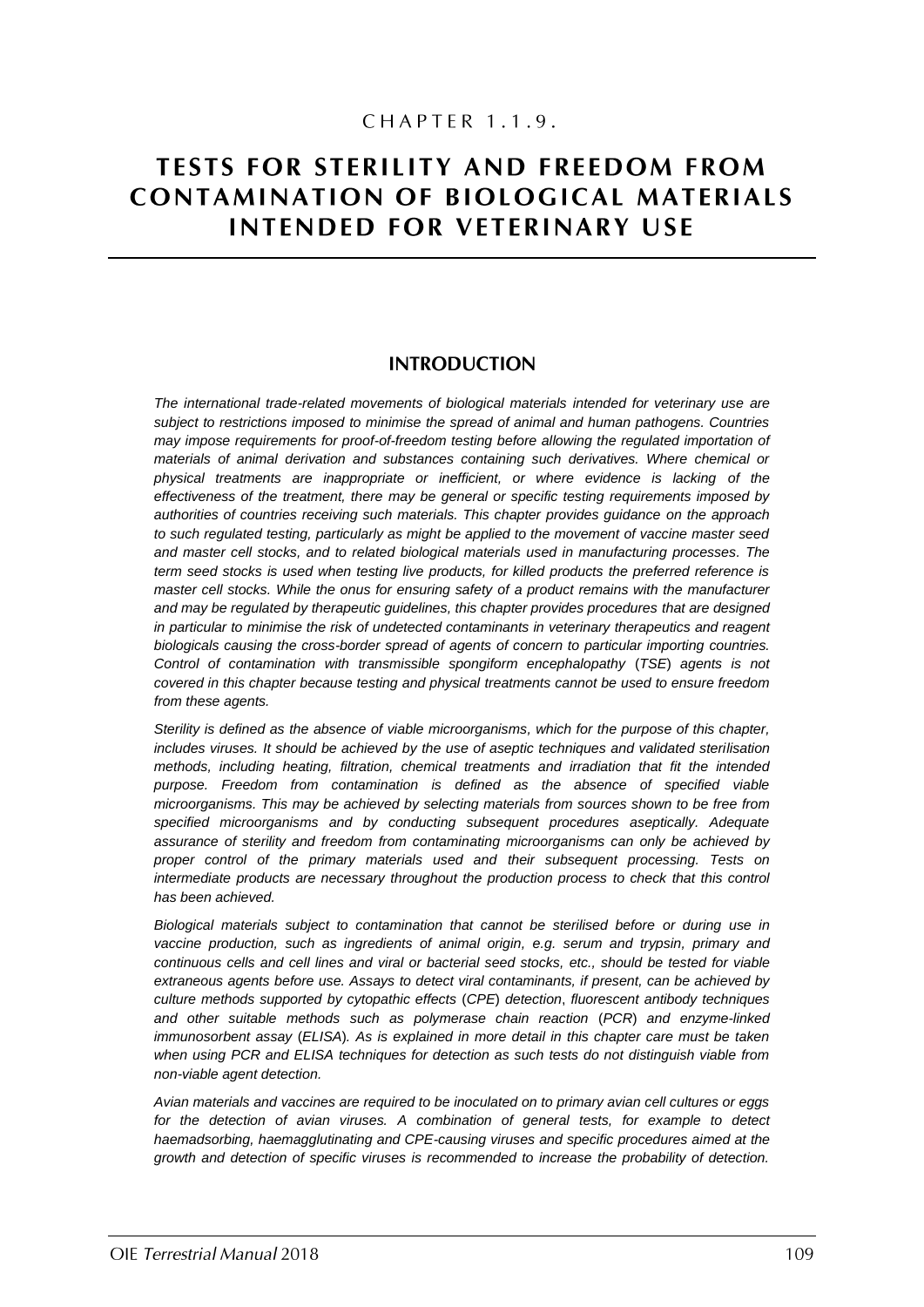*Assays to detect other contaminants, such as bacteria, fungi, protozoa, rickettsia and mycoplasma are also described.*

*Procedures applied should be validated and found to be "fit for purpose" following Chapter 1.1.6* Principles and methods of validation of diagnostic assays for infectious diseases, *where possible. It is responsibility of the submitter to assure a representative selection and number of items to be tested. The principles of Appendix 1.1.2.1* Epidemiological approaches to sampling: sample size calculations *of Chapter 1.1.2* Collection, submission and storage of diagnostic specimens *apply. Adequate transportation is described in Chapter 1.1.2 and in Chapter 1.1.3* Transport of biological materials*.*

## A. AN OVERVIEW OF TESTING APPROACHES

- 1. Primary materials must be collected from sources shown to be free from contamination and handled in such a way as to minimise contamination and the opportunities for any contaminants to multiply (Figure 1).
- 2. Materials that are not sterilised and those that are to be processed further after sterilisation must be handled aseptically. Such materials will require further assessment of freedom of contaminants at certain stages of production to assure freedom of adventitious agents.



Figure 1. Testing algorithm for vaccine production.

- 3. Materials that can be sterilised without their biological activities being affected unduly must be sterilised by a method effective for the pathogens concerned. The method must reduce the level of contamination to be undetectable, as determined by an appropriate sterility test study. (See Section D.1. below). If a sterilisation process is used, it shall be validated to demonstrate that it is fit for purpose. Suitable controls will be included in each sterilisation process to monitor efficiency.
- 4. The environment in which any aseptic handling is carried out must be maintained in a clean state, protected from external sources of contamination and controlled to prevent internal contamination. Rules governing aseptic preparation of vaccines are documented in Chapter 2.3.3 *Minimum requirements for the organisation and management of a vaccine manufacturing facility*.
- 5. Some procedures have been properly validated and found to be "fit for purpose", whilst others may have undergone only limited validation studies. For example, methods for bacterial and fungal sterility have not been formally validated although they have been used for many years. In particular, the *in-vivo* and cell culture methods have essentially unknown sensitivity and specificity (Sheets *et al*., 2012) though there is an accepted theoretical sensitivity of 1 colony-forming unit (CFU). For example, an evaluation of methods to detect bovine and porcine viruses in serum and trypsin based on United States (of America) Code of Federal Regulations, Title 9 (9CFR) revealed gaps in sensitivity, even within virus families (Marcus-Secura *et al*., 2011). It is therefore important to interpret results in the light of specific conditions of cultures employed and considering sensitivity and specificity of detection systems.
- 6. Newer, more sensitive methods such as molecular assays may afford the ability to detect contaminants, which may not be successfully amplified in traditional culturing systems. The detection range can be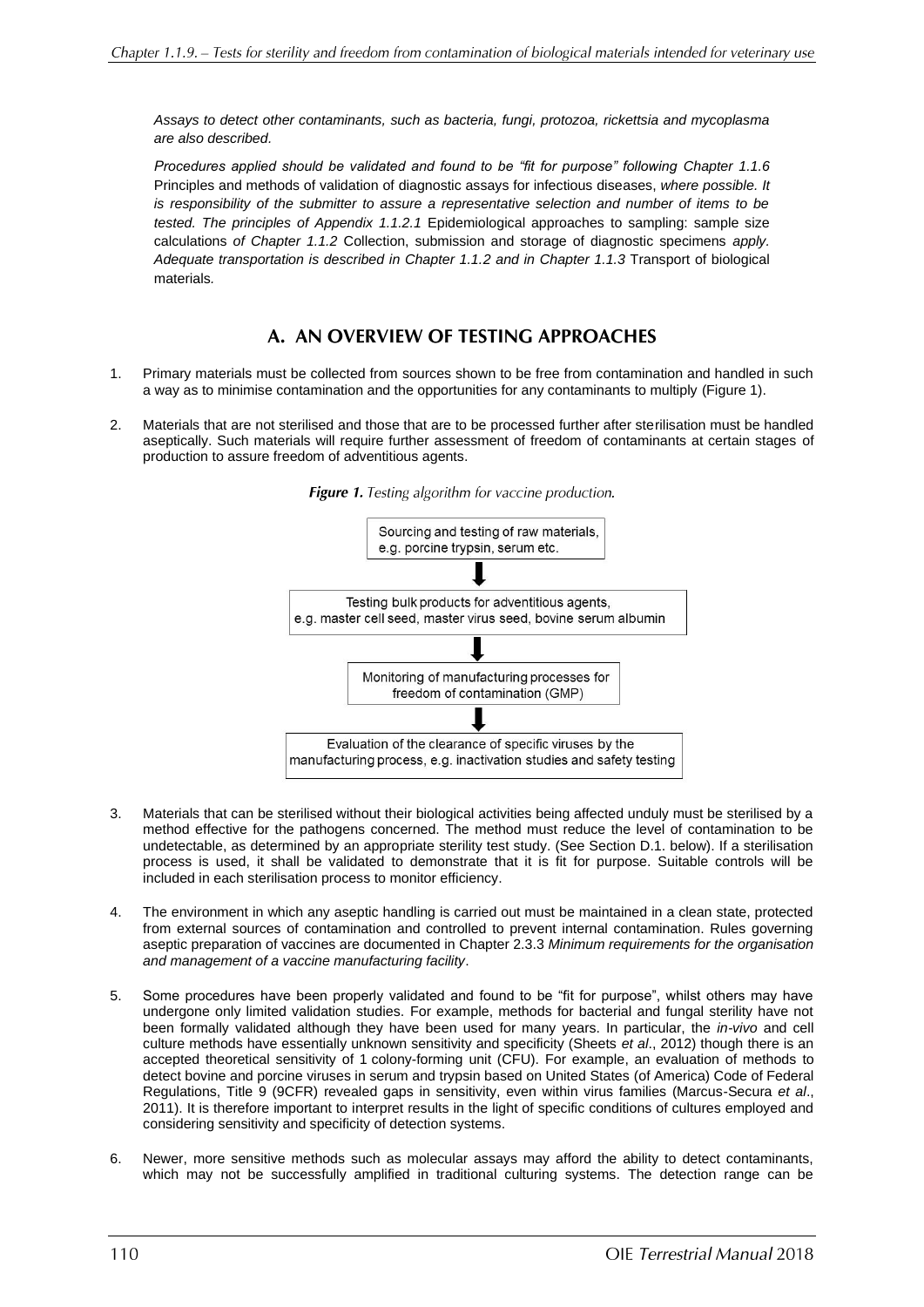broadened by using family specific primers and probes if designed appropriately. However, most, if not all such new tests are also able to detect evidence for **non-infectious** contaminants, such as traces of nucleic acid from inactivated contaminants. Follow-up testing would be required to determine the nature of the contaminant, for example, non-infectious nucleic acid or infectious virus. Attempts at virus isolation or sequencing may remedy this. Note: molecular assays if not designed as fit for purpose may miss detection of contaminating agents or lack sensitivity to do so (Hodinka*,* 2013).

More recently metagenomic high throughput sequencing (HTS) workflows have shown potential for quality control of biological products (van Borm *et al*., 2013) and vaccines (Baylis *et al.,* 2011; Farsang & Kulcsar*,* 2012; Neverov & Chumakov, 2010; Onions & Kolman, 2010; Victoria *et al*., 2010) in particular for the identification and characterisation of unexpected highly divergent pathogen variants (Miller *et al*., 2010; Rosseel *et al*., 2011) that may remain undetected using targeted diagnostic tests. Nevertheless, targeted assays, e.g. amplification in cell culture followed by polymerase chain reaction (PCR) may be superior to HTS for specific agent detection (Wang *et al*., 2014) due to lack of sensitivity of HTS at this time. Similarly, recent improvements in protein and peptide separation efficiencies and highly accurate mass spectrometry have promoted the identification and quantification of proteins in a given sample. Most of these new technologies are broad screening tools, limited by the fact that they cannot distinguish between viable and non-viable organisms.

## **B. LIVING VIRAL VACCINES FOR ADMINISTRATION BY INJECTION**

- 1. Materials of animal origin shall be (a) sterilised, or (b) obtained from healthy animals that, in so far as is possible, should be shown to be free from pathogens that can be transmitted from the species of origin to the species to be vaccinated, or any species in contact with them by means of extraneous agents testing.
- 2. Seed lots of virus, any continuous cell line and biologicals used for virus growth shall be shown to be free from viable bacteria, fungi, mycoplasmas, protozoa, rickettsia, extraneous viruses and other pathogens that can be transmitted from the species of origin to the species to be vaccinated or any species in contact with them. For the production of vaccines in embryonated chicken eggs and the quality control procedures for these vaccines, it is recommended (required in many countries) that eggs from specific pathogen-free birds should be used.
- 3. Each batch of vaccine shall pass tests for freedom from extraneous agents that are consistent with the country's requirements for accepting the vaccine for use. Published methods that document acceptable testing procedures in various countries include: (US) Code of Federal Regulations (2015); European Pharmacopoeia (2014); European Commission (2006); World Health Organization (WHO) (1998; 2012) and Department of Agriculture (of Australia) (2013).
- 4. Tests for sterility shall be appropriate to prove that the vaccine is free from extraneous viruses, bacteria including rickettsia and mycoplasmas, fungi and protozoa. Each country will have particular requirements as to what agents are necessary to exclude for and what procedures are acceptable. Such tests will include amplification of viable extraneous agents by the use of cell culture that is susceptible to particular viruses of the species of concern, tests in embryonated eggs, bacterial, mycoplasma and fungal culturing techniques and, where necessary and possible, tests involving animal inoculation. PCR, fluorescence antibody test (FAT), presence of colonies or cytopathic effects (CPE) and enzyme-linked immunosorbent assay (ELISA) will be used for detection purposes after amplification using culturing techniques. If *in-vitro* or *in-vivo* amplification of the target agent is not possible, direct PCR may be of use if validated for this purpose.

## C. LIVING VIRAL VACCINES FOR ADMINISTRATION THROUGH DRINKING **WATER, SPRAY, OR SKIN SCARIFICATION**

- 1. Section B applies.
- 2. A limited number of contaminating, non-pathogenic bacteria and fungi may be permitted (see Section I.2.2 *General Procedure for testing live viral vaccines produced in eggs and administered through drinking water, spray, or skin scarification for the presence of bacteria and fungi*).

## **D. INACTIVATED VIRAL VACCINES**

1. Each batch of vaccine shall pass a test for inactivation of the vaccinal virus and should include inactivation studies on representative extraneous agents if the virus seed has not already been tested and shown to be free from extraneous agents. An example of a simple inactivation study could include assessment of the titre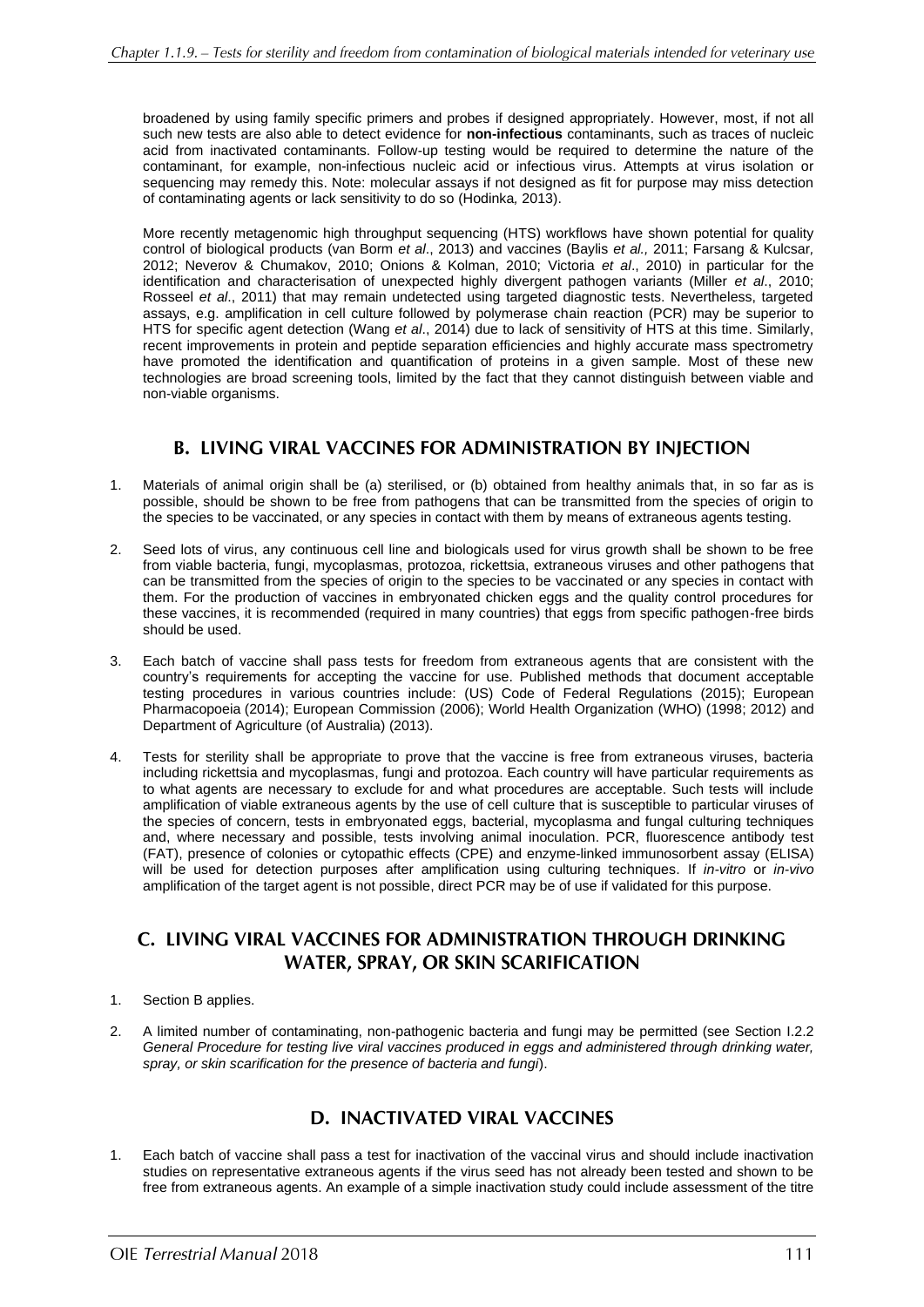of live vaccine before and after inactivation and assessing the log<sup>10</sup> drop in titre during the inactivation process. This would give an indication of the efficacy of the inactivation process. There is evidence that virus titration tests may not have sufficient sensitivity to ensure complete inactivation. In these circumstances, a specific innocuity test would need to be developed and validated to be fit for increased sensitivity. To increase sensitivity more than one passage would be required depending on the virus of concern. An example of this approach can be found at:

[https://www.aphis.usda.gov/animal\\_health/vet\\_biologics/publications/memo\\_800\\_117.pdf](https://www.aphis.usda.gov/animal_health/vet_biologics/publications/memo_800_117.pdf) .

2. If studies on representative extraneous agents are required, then spiking inactivated vaccine with live representative agents and following the example of an inactivation study as in D.1 above would be useful. The inactivation process and the tests used to detect live virus after inactivation must be validated and shown to be suitable for their intended purpose. In addition, each country may have particular requirements for sourcing or tests for sterility as detailed in Section B above.

## **E. LIVING BACTERIAL VACCINES**

- 1. Section B applies.
- 2. Seed lots of bacteria shall be shown to be free from other bacteria as well as fungi and mycoplasmas, protozoa, rickettsia and extraneous viruses. Agents required for exclusion will be dependent on the country accepting the vaccine for use. Use of antibiotics to 'inactivate' the living bacterial seed or vaccine prior to exclusion of viruses and fungi is recommended to ensure testing in culture is sensitive. Interference testing is recommended to ensure that the antibiotics used do not affect the growth of the extraneous virus or fungi that is being excluded.
- 3. Due to the difficulties and reduced sensitivity in exclusion of extraneous bacteria and some mycoplasma, protozoa and rickettsia from high-titred seed lots of bacteria, the use of narrow-range antibiotics aimed specifically at reducing seed lot bacteria is recommended if antibiotics do not affect the growth of bacteria being excluded. The optimal concentration of antibiotics can be determined in a dilution experiment such as documented in 9CFR Section 113.25(d). Other methods of exclusion of extraneous bacteria from bacterial seeds may include filtering for size exclusion such as removing bacteria seed to look for mycoplasma contamination, and use of selective culturing media. Such processes would require validation to ensure the process does not affect the sensitivity of exclusion of extraneous agents of concern.
- 4. Direct PCR techniques may be useful when culturing processes fail to be sensitive in detecting extraneous bacteria from live bacterial seeds or vaccines.

## **F. INACTIVATED BACTERIAL VACCINES**

1. Section D applies. It should not be necessary to test for extraneous viruses that would not grow in bacteriological culture media as long as freedom from contamination of all starting materials can be assured. Complete inactivation of the vaccinal bacteria should be demonstrated by means of titration and innocuity tests – in some cases general bacterial sterility testing (Section I.2.1) may suffice.

## **G. SERA AND DIAGNOSTIC AGENTS FOR ADMINISTRATION TO ANIMALS**

- 1. Section B.1 applies for non-inactivated sera.
- 2. Some countries require quarantine, health certification, and tests for specific diseases to be completed for all serum donor animals, for example, 9CFR (2015) and Australian Quarantine Policy and Requirements for the Importation of Live and Novel Veterinary Bulk and Finished Vaccines (1999).
- 3. It is recommended that each batch of non-inactivated serum be assessed for viable extraneous agents, including mycoplasma. Each batch of serum shall pass a test for freedom from extraneous agents. Suitable test methods have been published for various countries, for example, European Pharmacopoeia (2014); 9 CFR (2015) and Australian Quarantine Policy and Requirements for the Importation of Live and Novel Veterinary Bulk and Finished Vaccines (1999) and Department of Agriculture (of Australia) (2013).
- 4. Inactivated serum, Section D applies.
- 5. Section B or D may apply if a virus is used in the production of the diagnostic agent; Section E or F may apply if a bacterium is used.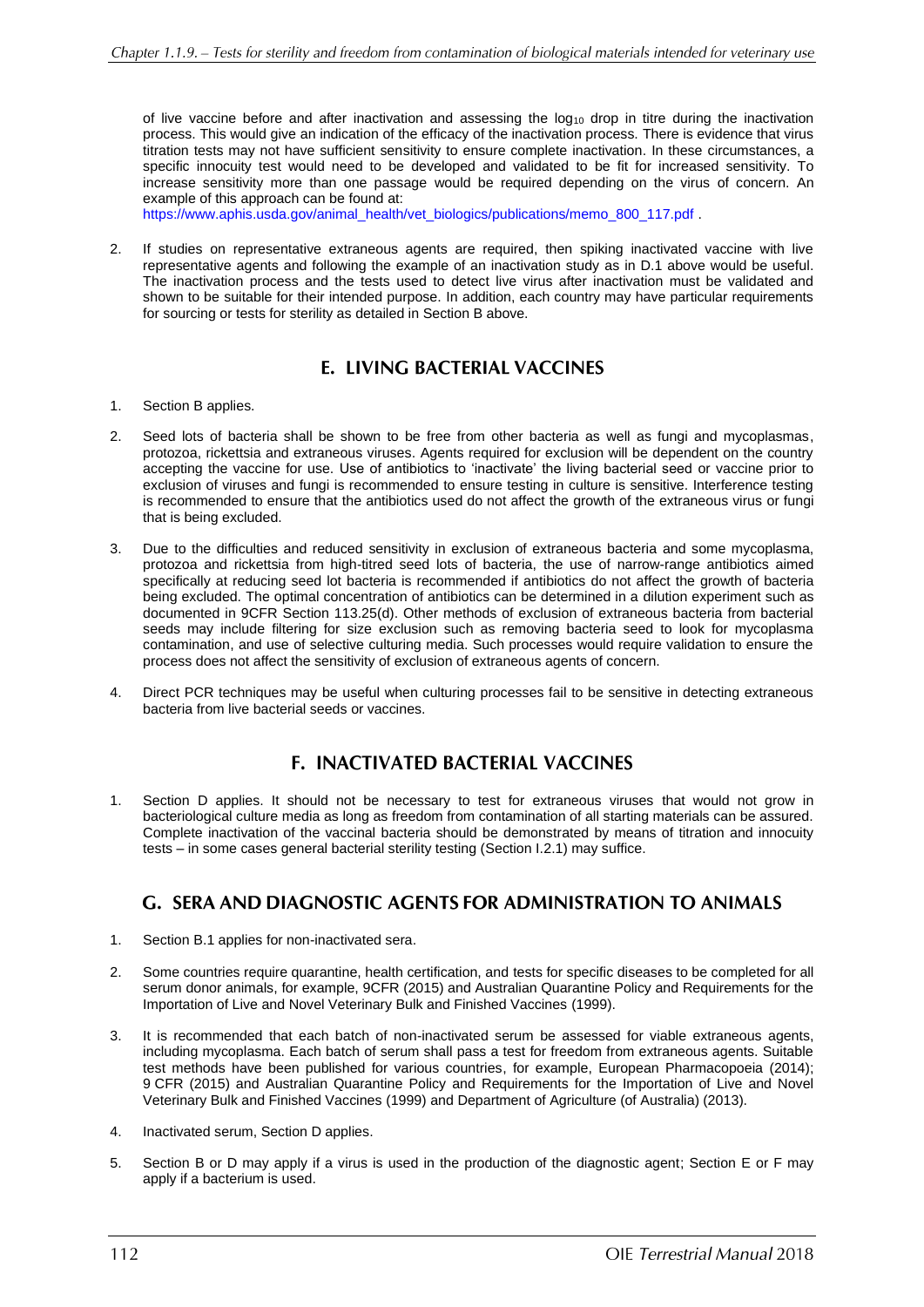## H. EMBRYOS, OVA, SEMEN

Special precautions must be taken with relation to the use of embryos, ova, semen (Hare, 1985). Most countries will have regulatory guidelines for import of these biologicals for veterinary use. Such guidelines can be found at various websites such as the European Commission and FAO, though many such guidelines give more detail in regards to the food safety aspect.

## **I. PROTOCOL EXAMPLES**

### 1. General procedures

In principle, proposed testing represents an attempted isolation of viable agents in culturing systems normally considered supportive of the growth of each specified agent or group of general agents. After amplification, potential pathogens can be detected further by sensitive and specific diagnostic tests such as FAT or PCR if required. General detection systems can include haemabsorbance and CPE by immunohistochemistry staining methods. The example procedures for sterility testing and general detection of viable bacteria, mycoplasma, fungi, and viruses described below are derived from standards such as the 9CFR (2015), European Pharmacopoeia (2014), European Commission (2006), WHO (1998, 2012).

Individual countries or regions should adopt a risk-based approach to determine the appropriate testing protocols based on their animal health status. As well as applying general testing procedures documented in national or regional standards as mentioned above, it may be necessary to apply rigorous exclusion testing for specific agents that are exotic to the particular country or region.

General procedures will not necessarily detect all extraneous agents that may be present in biological material; however, they are useful as screening tests. Some examples of agents that may require specific methods for detection in biologicals refer to Table 1 below. Procedures documented in the Review of Published Tests to Detect Pathogens in Veterinary Vaccines Intended for Importation into Australia (2013) available from the Department of Agriculture and Water Resources, Australia are able to address such agents in offering sensitive testing approaches based on reputable publications.

Exclusion of specific agents requires procedures that maximise sensitivity by providing ideal amplification and detection of the pathogen in question. Extraneous agents, such as Maedi Visna virus, bovine immunodeficiency virus, *Trypanosoma evansi* and porcine respiratory coronavirus are difficult to be cultured even using the most sensitive approaches. In these circumstances, application of molecular assays directly to the biological material in question to assess the presence of nucleic acid from adventitious agents offers an alternative. Refer to Table 1. Consideration must be noted as described in Section A.6 as non-viable agents may also be detected using this procedure.

Table 1 gives some examples of causative infectious agents that may be present in animal biologicals intended for veterinary use. This is not an exhaustive list of agents of concern or by any means required for exclusion by every country, they are just examples of infectious agents that are not culturable using general culturing procedures and require a more specific detection process by means of the indirect fluorescent antibody test, PCR or ELISA, where applicable. Notably, some subtypes of an agent type may be detectable by general methods, and some may require specialised testing for detection. For example, bovine adenovirus subgroup 1 (serotypes 1, 2, 3 and 9) can be readily isolated using general methods (Vero cells) however bovine adenovirus subgroup 2 (serotypes 4, 5, 6, 7, 8 and 10) are not readily isolated and required specialised methods for isolation.

| Rotaviruses                             | Pestiviruses (non-CPE) | Turkey rhinotracheitis        |  |
|-----------------------------------------|------------------------|-------------------------------|--|
| Porcine epidemic diarrhoea virus        | Bluetongue virus       | Brucella abortus              |  |
| Porcine Circoviruses (PCV 1, 2)         | Swine pox virus        | Rickettsias                   |  |
| Swine/equine influenza, some<br>strains | Some adenoviruses      | Protozoa                      |  |
| Bovine respiratory syncytial virus      | Rabies virus           | Some fungi (e.g. Histoplasma) |  |

Table 1. Some examples of infectious agents of veterinary importance that require specialist culturing and detection techniques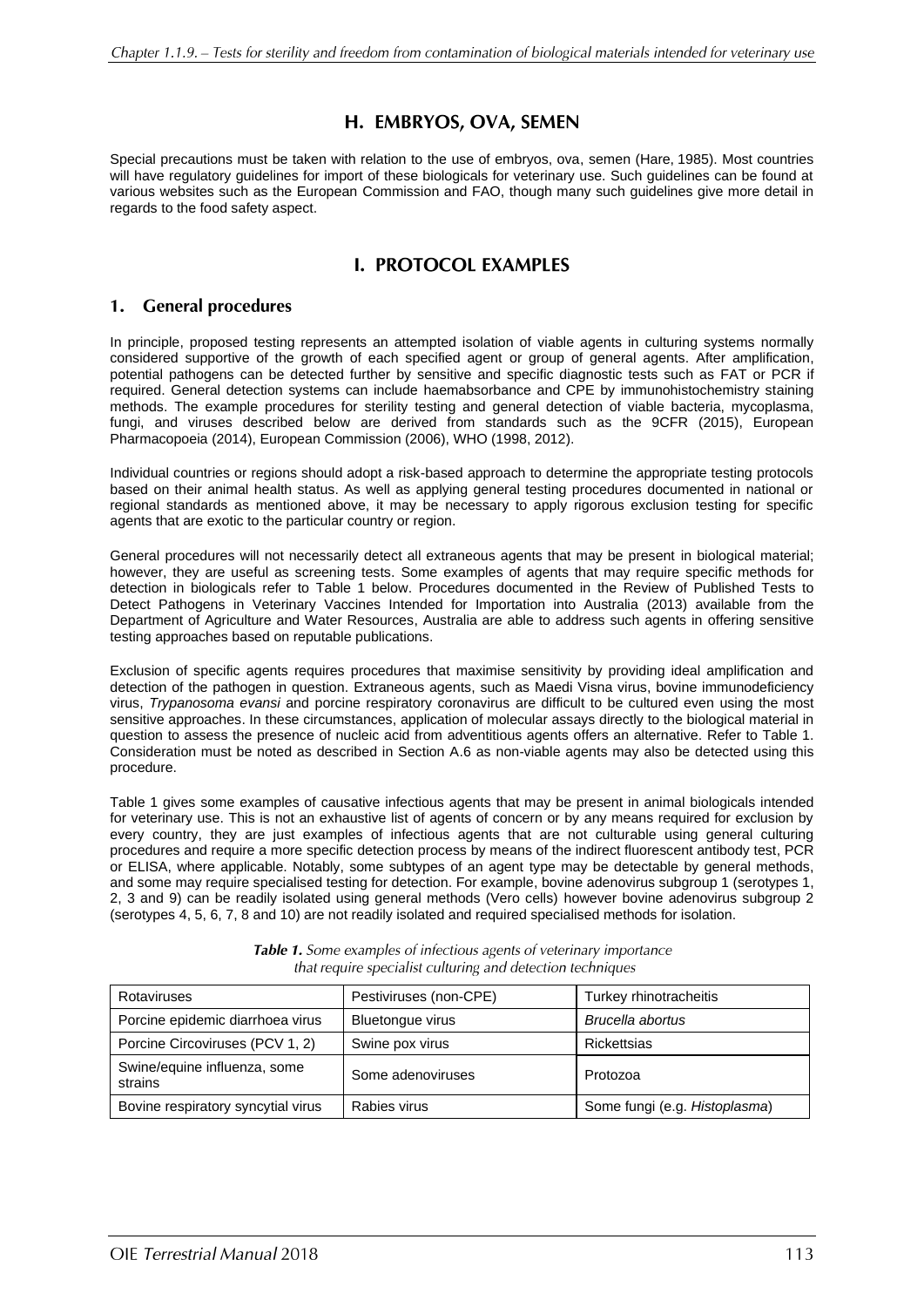#### Detection of bacteria and fungi  $2.$

#### 2.1. General procedure for assessing the sterility of viable bacteria and fungi

Standard tests for detecting extraneous bacteria and fungi (sterility testing) in raw materials, master cell stocks, or final product are: the membrane filtration test or the direct inoculation sterility test.

For the membrane filtration technique, a filter having a nominal pore size not greater than 0.45 µm and a diameter of at least 47 mm should be used. Cellulose nitrate filters should be used if the material is aqueous or oily; cellulose acetate filters should be used if the material is strongly alcoholic, oily or oiladjuvanted. Immediately before the contents of the container or containers to be tested are filtered, the filter is moistened with 20–25 ml of Diluent A or B.

#### 2.1.1. Diluent A

Diluent A is for aqueous products or materials. Dissolve 1 g peptic digest of animal tissue in water to make 1 litre, filter or centrifuge to clarify, adjust the pH to 7.1  $\pm$  0.2, dispense into containers in 100 ml quantities, and sterilise by steam.

#### 2.1.2. Diluent B

Diluent B is for oil-adjuvanted products or materials: Add 1 ml polysorbate 80 to 1 litre Diluent A, adjust the pH to 7.1  $\pm$  0.2, dispense into containers in 100 ml quantities, and sterilise by steam.

If the biological being tested has antimicrobial properties, the membrane is washed three times after sample application with approximately 100 ml of the appropriate diluent (A or B). The membrane is then transferred whole to culture media, aseptically cut into equal parts and placed in media, or the media is transferred to the membrane in the filter apparatus. If the test sample contains merthiolate as a preservative, fluid thioglycollate medium (FTM) is used and the membranes are incubated at both 30–35°C and 20–25°C. If the test sample is a killed biological without merthiolate preservative, FTM is used at 30–35°C and soybean casein digest medium (SCDM) at 20–25°C. If the sample tested is a live viral biological, SCDM is used at both incubation temperatures. It has been suggested that sulfitepolymyxin-sulfadiazine agar be used to enhance the detection of *Clostridium* spp. when the membrane filtration technique is used (Tellez *et al*., 2005).

If direct inoculation of culture media is chosen, a sterile pipette or syringe and needle are used to aseptically transfer the biological material directly into liquid media. If the biological being tested has antimicrobial properties, the ratio of the inoculum to the volume of culture medium must be determined before the test is started, for example as explained in 9CFR 113.25(d) and detailed testing procedures can be found for example in supplemental assay method (SAM) 903. To determine the correct medium volume to negate antimicrobial activity, 100 CFU of the control microorganisms listed in Table 2 are used. If the test sample contains merthiolate as a preservative, FTM is used in test vessels incubated at both 30–35°C and 20–25°C. Growth should be clearly visible after an appropriate incubation time (see Section I.2.1.3 *Growth promotion and test interference*). If the test sample is a killed biological without merthiolate, or a live bacterial biological, FTM is used at 30–35°C and SCDM at 20–25°C. If the test sample is a live viral biological, SCDM is used at both incubation temperatures. If the inactivated bacterial vaccine is a clostridial biological, or contains a clostridial component, the use of FTM with 0.5% added beef extract (FTMB) in place of FTM is preferred. It may also be desirable to use both FTM and SCDM for all tests.

| <b>Medium</b> |                                    |                  | <b>Incubation</b> |  |
|---------------|------------------------------------|------------------|-------------------|--|
|               | <b>Test microorganism</b>          | Temperature (°C) | <b>Conditions</b> |  |
| <b>FTM</b>    | Bacillus subtilis ATCC # 6633      | $30 - 35$        | Aerobic           |  |
| <b>FTM</b>    | Candida krusei ATCC # 6258         | $20 - 25$        | Aerobic           |  |
| SCDM          | Bacillus subtilis ATCC # 6633      | $30 - 35$        | Aerobic           |  |
| SCDM          | Candida krusei ATCC # 6258         | $20 - 25$        | Aerobic           |  |
| <b>FTMB</b>   | Clostridium sporogenes ATCC #11437 | $30 - 35$        | Anaerobic         |  |
| <b>FTMB</b>   | Staphylococcus aureus ATCC #6538   | $30 - 35$        | Aerobic           |  |

**Table 2.** Some American type culture collection<sup>1</sup> strains with their respective medium and incubation conditions

American Type Culture Collection, 10801 University Boulevard, Manassas, Virginia 20110-2209, USA.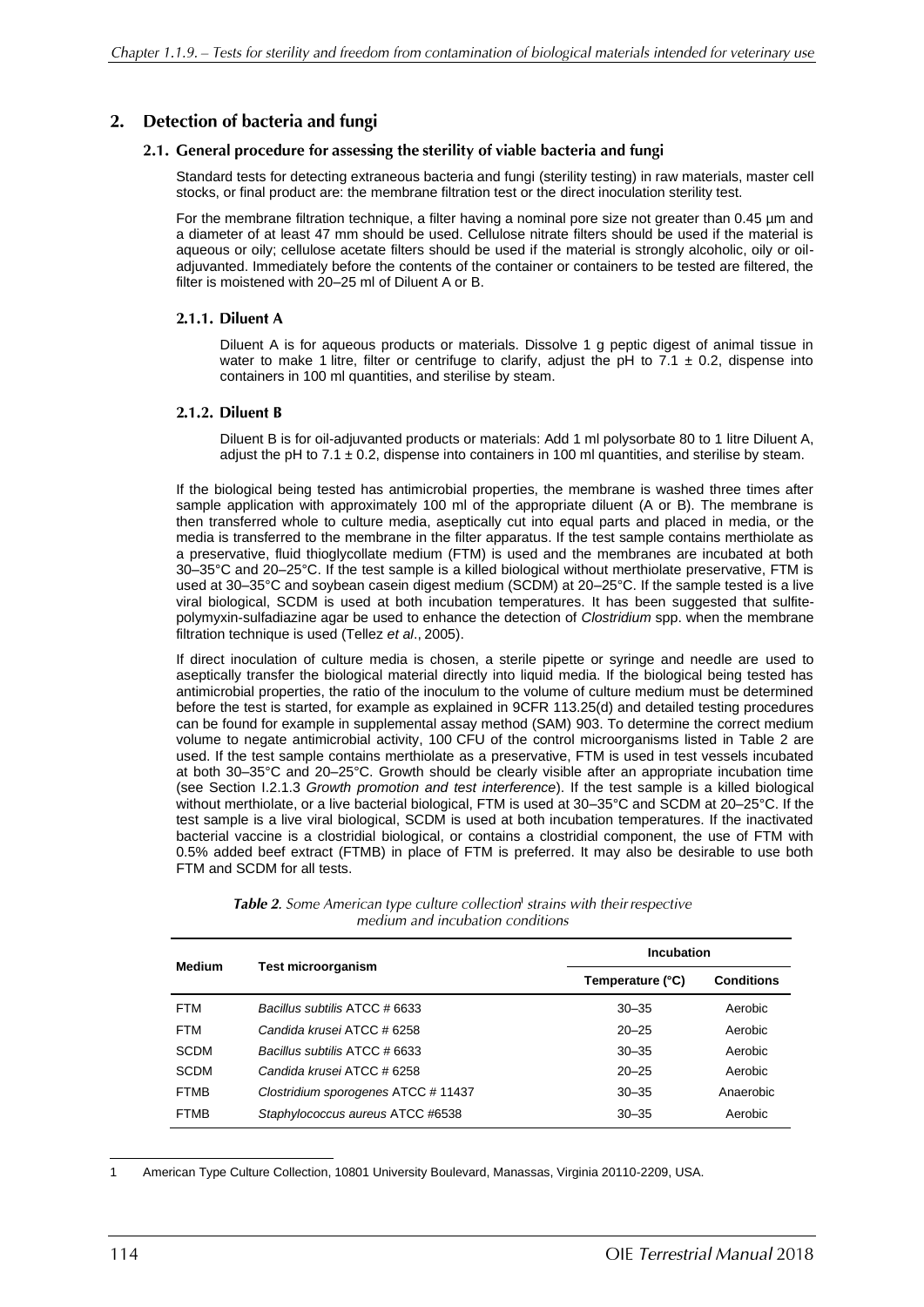For both membrane filtration and direct inoculation sterility tests, all media are incubated for no fewer than 14 days. At intervals during incubation, and after 14 days' incubation, the test vessels are examined for evidence of microbial growth. Microbial growth should be confirmed by subculture and Gram stain.

#### 2.1.3. Growth promotion and test interference

The sterility of the media should be confirmed by incubating representative containers at the appropriate temperature for the length of time specified for each test.

The ability of the culture media to support growth in the presence and absence of product, product components, cells, seeds, or other test material should be validated for each product to be tested, and for each new batch or lot of culture media for example as outlined in 9CFR 113.25(b). Detailed testing procedures can be found for example in SAMs 900-902.

To test for ability to support growth in the absence of the test material, media should be inoculated with 10–100 viable control organisms of the suggested ATCC strains listed in Table 2 and incubated according to the conditions specified.

To test for ability of the culture media to support growth in the presence of the test material, containers should be inoculated simultaneously with both the test material and 10–100 viable control organisms. The number of containers used should be at least one-half the number used to test the product or product component. The test media are satisfactory if clear evidence of growth of the control organisms appears in all inoculated media containers within 7 days. In the event that growth is evident, the organism should be identified to confirm that it is the organism originally added to the medium. The sterility test is considered invalid if any of the media show inadequate growth response, or if the organism recovered, is not the organism used to inoculate the material.

If the material being tested renders the medium turbid so that the presence or absence of microbial growth cannot be readily determined by visual examination, 14 days after the beginning of incubation transfer portions (each not less than 1 ml) of the medium to fresh vessels of the same medium and then incubate the original and transfer vessels for not less than 4 days.

#### 2.2. General procedure for testing live viral vaccines produced in eggs and administered through drinking water, spray, or skin scarification for the presence of bacteria and fungi

Each batch of final container biological should have an average contamination of not more than one bacterial or fungal colony per dose for veterinary vaccines. From each container sample, each of two Petri dishes are inoculated with vaccine equal to ten doses if the vaccine is recommended for poultry, or one dose if recommended for other animals. To each plate 20 ml of brain–heart infusion agar are added containing 0.007 IU (International Units) of penicillinase per ml. One plate should be incubated at 30–35°C for 7 days and the other at 20–25°C for 14 days. Colony counts are made at the end of each incubation period. An average colony count of all the plates representing a batch should be made for each incubation condition. If the average count at either incubation condition exceeds one colony per dose in the initial test, one retest to rule out faulty technique may be conducted using double the number of unopened final containers. If the average count at either incubation condition of the final test for a batch exceeds one colony per dose, the batch of vaccine should be considered unsatisfactory.

#### 2.3. General procedure for testing seed lots of bacteria and live bacterial biologicals for purity

Each seed lot of bacteria or batch of live bacterial biological should be tested for purity by inoculation of SCDM, which is incubated at 20–25°C for 14 days, and FTM, which is incubated at 30–35°C for 14 days. A sterile pipette or syringe and needle is used to aseptically transfer the quantity of biological directly into the two types of culture medium. The minimum ratio of inoculum to culture medium is 1/15.

If the inoculum or growth of the bacterial vaccine renders the medium turbid so that the absence of atypical microbial growth cannot be determined by visual examination, subcultures should be made from all turbid tubes on day 3 through to day 11. Subculturing is done by transferring 0.1–1.0 ml to differential broths and agar and incubating for the balance of the 14-day period. Microscopic examination by Gram stain should also be done.

If no atypical growth is found in any of the test vessels when compared with a positive control included in the test, the lot of biological may be considered satisfactory for purity. If atypical growth is found but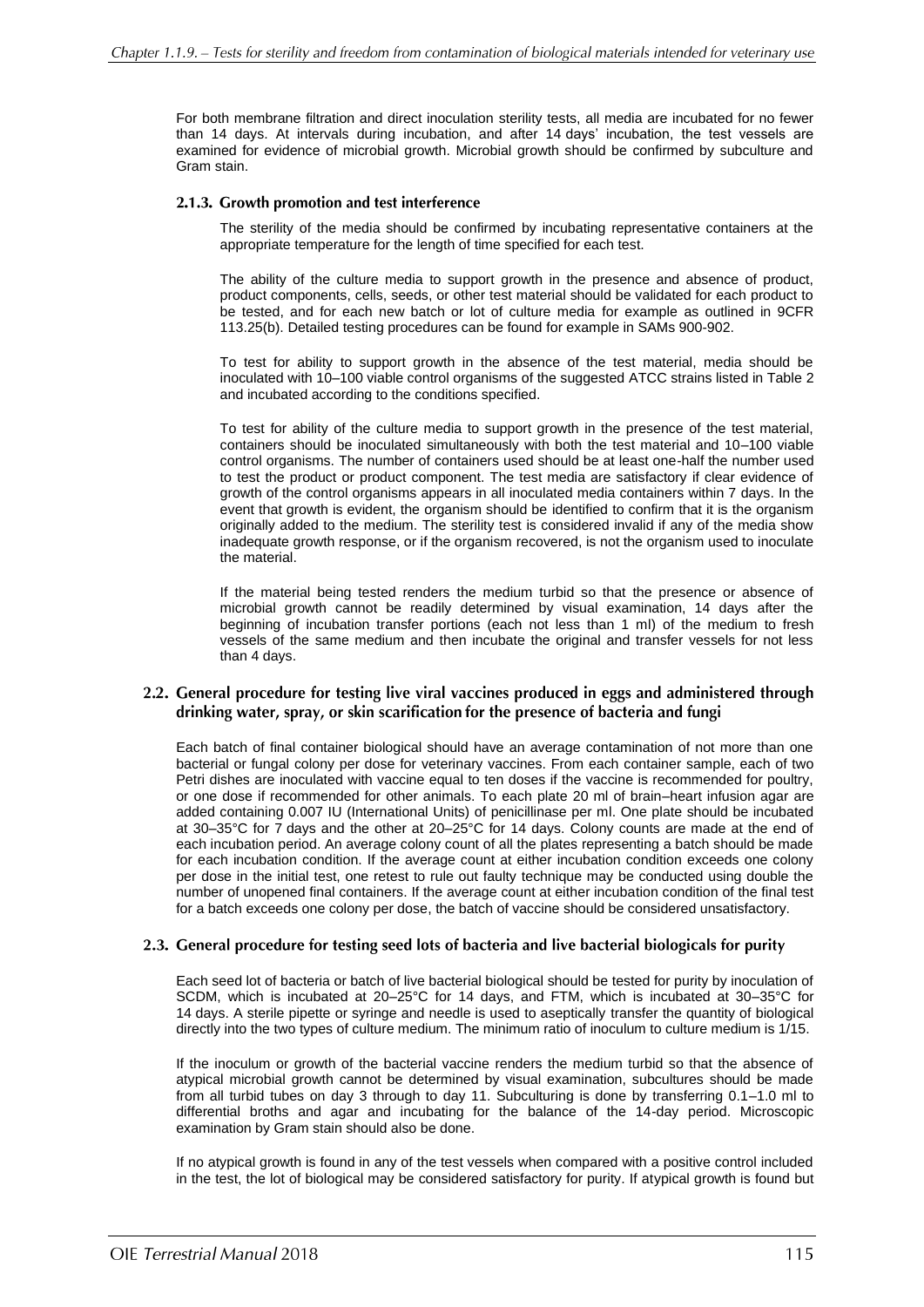it can be demonstrated by control that the media or technique were faulty, then the first test may be repeated. If atypical growth is found but there is no evidence invalidating the test, then a retest may be conducted. Twice the number of biological containers and test vessels of the first test are used in the retest. If no atypical growth is found in the retest, the biological could be considered to be satisfactory for purity but the results from both the initial and retest should be reported for assessment by the individual countries relevant regulatory agency. If atypical growth is found in any of the retest vessels, the biological is considered to be unsatisfactory for purity. If, however, it can be demonstrated by controls that the media or technique of the retest were faulty, then the retest may be repeated.

#### 2.4. An example of a procedure for exclusion where general testing is not sufficient for detection of Brucella abortus

It should be confirmed that each batch of culture medium supports the growth of *B. abortus* by inoculating plates and flasks of biphasic medium with a known number of cells (around 100) of the fastidious *B. abortus* biovar 2. If the media supports the growth of this biotype it will support all other biovars.

Inoculate 1.0 ml of prepared master or working viral or cell seed material (not containing antibiotics) by inoculating 50 µl of the test product into each of 10 flasks containing biphasic medium. At the same time 10 plates of serum dextrose agar (SDA) are inoculated with 50  $\mu$ l of inoculum and spread with a sterile bent glass Pasteur pipette or hockey stick. An un-inoculated serum dextrose agar plate and a biphasic flask are also set up at the same time as negative controls.

For assessment of inhibitory substances 50 µl of previously prepared master or working viral or cell seed material and 10–100 CFU of *B. abortus* are inoculated on to duplicate SDA plates. Positive controls are prepared by inoculating 10–100 CFU of *B. abortus* on to duplicate SDA plates.

All plates and flasks are incubated at  $37^{\circ}$ C in a 5–10% CO<sub>2</sub> environment. Plates are incubated with the agar uppermost and flasks with the agar slope vertical. Flasks are incubated with the cap loose.

Plates are checked for growth of colonies at days 4 and 8 of incubation. The biphasic medium is examined every 4 to 7 days for 28 days. After each examination of the flasks, they are tilted so that the liquid phase runs over the solid phase, then righted and returned to the incubator.

During the incubation period, SDA plates with positive control and test material are visually compared with plates with the positive control only and if there is no inhibition of growth of the organism in the presence of the test material, the interference testing test is successful and testing can be assured to be sensitive.

Any signs of growth of suspicious contaminating microorganisms on SDA plates, cloudiness or colonies in biphasic flasks require follow-up testing by PCR to confirm whether *B. abortus* is present.

#### 2.5. An example of a general procedure for detection of Salmonella contamination

Each batch of live virus biological made in eggs should be free from contamination with *Salmonella*. This testing must be done before bacteriostatic or bactericidal agents are added. Five samples of each batch should be tested; 5 ml or one-half of the container contents, whichever is the lesser, of the sample should be used to inoculate 100 ml of tryptose broth and tetrathionate broth. The inoculated broths should be incubated for 18–24 hours at 35–37°C. Transfers from these broths should be made on to MacConkey and *Salmonella–Shigella* agar, incubated for 18–24 hours, and examined. If no growth typical of *Salmonella* is noted, the agar plates should be incubated an additional 18–24 hours and again examined. If colonies typical of *Salmonella* are observed, further subculture on to suitable differential media should be made for positive identification. Sensitive PCR tests are available for the detection of *Salmonella* spp. in cultured material. If *Salmonella* is detected, the batch is determined to be unsatisfactory.

#### 3. Detection of Mycoplasma contamination

#### 3.1. An example of a general procedure for detecting Mycoplasma contamination

Each batch of live viral vaccine, each lot of master seed virus (MSV), each lot of primary and master cell stock (MCS), and all ingredients of animal origin not steam sterilised should be tested for the absence of mycoplasmas. Solid and liquid media that will support the growth of small numbers of test organisms, such as typical contaminating organisms *Acholeplasma laidlawii*, *Mycoplasma arginini*,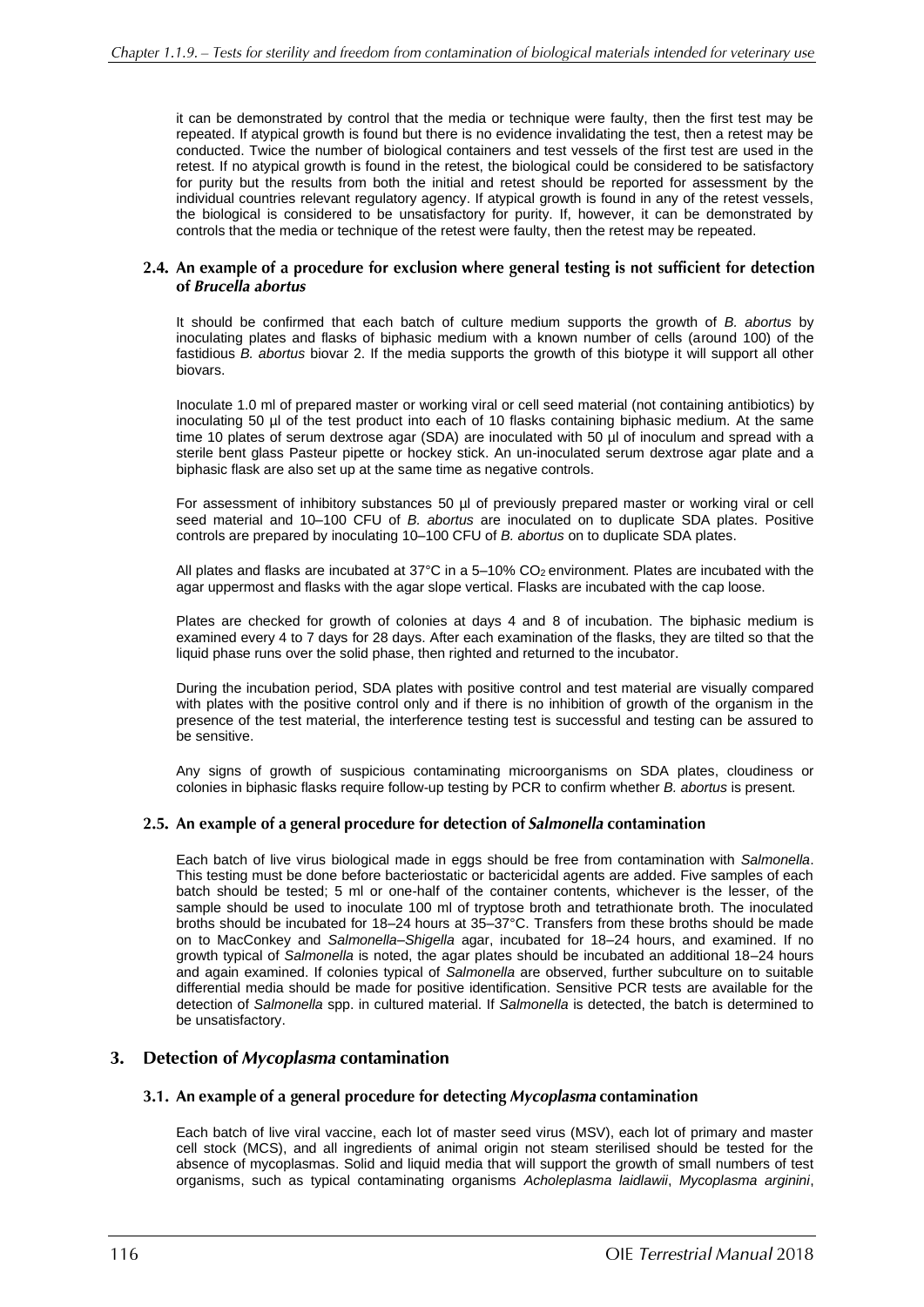*M. fermentans*, *M. hyorhinis*, *M. orale*, and *M. synoviae* should be used. The nutritive properties of the solid medium should be such that no fewer than 100 CFU should occur with each test organism when approximately 100–200 CFUs are inoculated per plate. An appropriate colour change should occur in the liquid media when approximately 20–40 CFUs of each test organism are inoculated. The ability of the culture media to support growth in the presence of product should be validated for each product to be tested, and for each new batch or lot of culture media.

One sample of each lot of vaccine, e.g. MSV or MCS, should be tested. Four plates of solid medium are inoculated with 0.25 ml of the sample being tested, and 10 ml of the sample inoculated into 100 ml of the liquid medium. An alternative is to inoculate each of the plates with 0.1 ml and to inoculate 100 ml of liquid medium with 1 ml of the sample being tested. Two plates are incubated at 35–37°C aerobically (an atmosphere of air containing  $5-10\%$  CO<sub>2</sub> and adequate humidity) and two plates are incubated anaerobically (an atmosphere of nitrogen containing 5–10% CO<sub>2</sub> and adequate humidity) for 14 days. On day 3 or day 4 after inoculation, 0.25 ml from the liquid media are subcultured on to two plates of solid media. One plate is incubated aerobically and the second anaerobically at 35–37°C for 14 days. The subculture procedure is repeated on day 6, 7, or 8 and again on day 13 or 14. An alternative method is to subculture on days 3, 5, 10, and 14 on to a plate of solid medium. All the subculture plates are incubated for 10 days except for the 14-day subculture, which is incubated for 14 days. Liquid media is observed every 2–3 days and, if any colour change occurs, has to be subcultured immediately.

#### 3.2. Interpretation of Mycoplasma test results

At the end of the incubation period (total 28 days), examine all the inoculated solid media microscopically for the presence of mycoplasma colonies. The test sample passes the test if the growth of mycoplasma colonies has occurred on the positive controls, and if growth has not occurred on any of the solid media inoculated with the test material. If at any stage of the test, more than one plate is contaminated with bacteria or fungi, or is broken, the test is invalid and should be repeated. If mycoplasma colonies are found on any agar plate, a suitable confirmatory test on the colonies should be conducted (i.e. PCR). Some mycoplasmas cannot be cultivated, in which case the MSV and MCS have to be tested using an indicator cell line (i.e. Vero cells), DNA staining, or PCR methods.

Further detailed procedures can be found in Veterinary Medicinal Products, VICH GL34: [http://www.ema.europa.eu/docs/en\\_GB/document\\_library/Scientific\\_guideline/2013/03/WC500140352.](http://www.ema.europa.eu/docs/en_GB/document_library/Scientific_guideline/2013/03/WC500140352.pdf) [pdf](http://www.ema.europa.eu/docs/en_GB/document_library/Scientific_guideline/2013/03/WC500140352.pdf) and USDA SAM 910: [https://www.aphis.usda.gov/animal\\_health/vet\\_biologics/publications/910.pdf,](https://www.aphis.usda.gov/animal_health/vet_biologics/publications/910.pdf) both accessed 8 March 2017.

#### 3.3 An example of a specific procedure for exclusion of Mycoplasma mycoides subsp. mycoides small colony (SC) type from biologicals used in production of veterinary vaccines

Prior to beginning testing it is necessary to determine that each batch of media promotes the growth of *M. mycoides* subsp*. mycoides* SC (*Mmm*SC) type strain PG1. General mycoplasma broth and agar are used but contain porcine serum as a supplement. Each batch of broth and agar is inoculated with 10– 100 CFU of *Mmm*SC. The solid medium is suitable if adequate growth of *Mmm*SC is found after 3– 7 days' incubation at 37°C in 5–10% CO2. The liquid medium is suitable if the growth on the agar plates subcultured from the broth is found by at least the first subculture. If reduced growth occurs another batch of media should be obtained and retested.

1 ml of cell or virus seed to be tested is inoculated into 9 ml of the liquid medium and 100 µl on to solid mycoplasma agar. The volume of the product is inoculated so that it is not more than 10% of the volume of the medium. The liquid medium is incubated at 37°C in 5–10% CO<sub>2</sub> and 100 µl of broth is subcultured on to agar at days 7, 14 and 21. The agar plates are incubated at 37°C in 5–10% CO<sub>2</sub> for no fewer than 14 days, except those corresponding to day 21 subculture, which are incubated for 7 days. An un-inoculated mycoplasma broth and agar plate are incubated as negative controls. For assessment of inhibitory substances, inoculate 1 ml of sample to be tested into 9 ml of the liquid medium and 100 µl on to solid medium and add 10–100 CFU of *Mmm*SC to each. Prepare positive control by inoculating 9 ml of mycoplasma broth and a mycoplasma agar plate with 10–100 CFU of *Mmm*SC. Incubate as for samples and negative controls.

During incubation time, visually compare the broth of the positive control with sample present with the positive control broth and, if there is no inhibition of the organism either the product possesses no antimicrobial activity under the conditions of the test or such activity has been satisfactorily eliminated by dilution. If no growth or reduced growth of *Mmm*SC is seen in the liquid and solid medium with test sample when compared with the positive control, the product possesses antimicrobial activity and the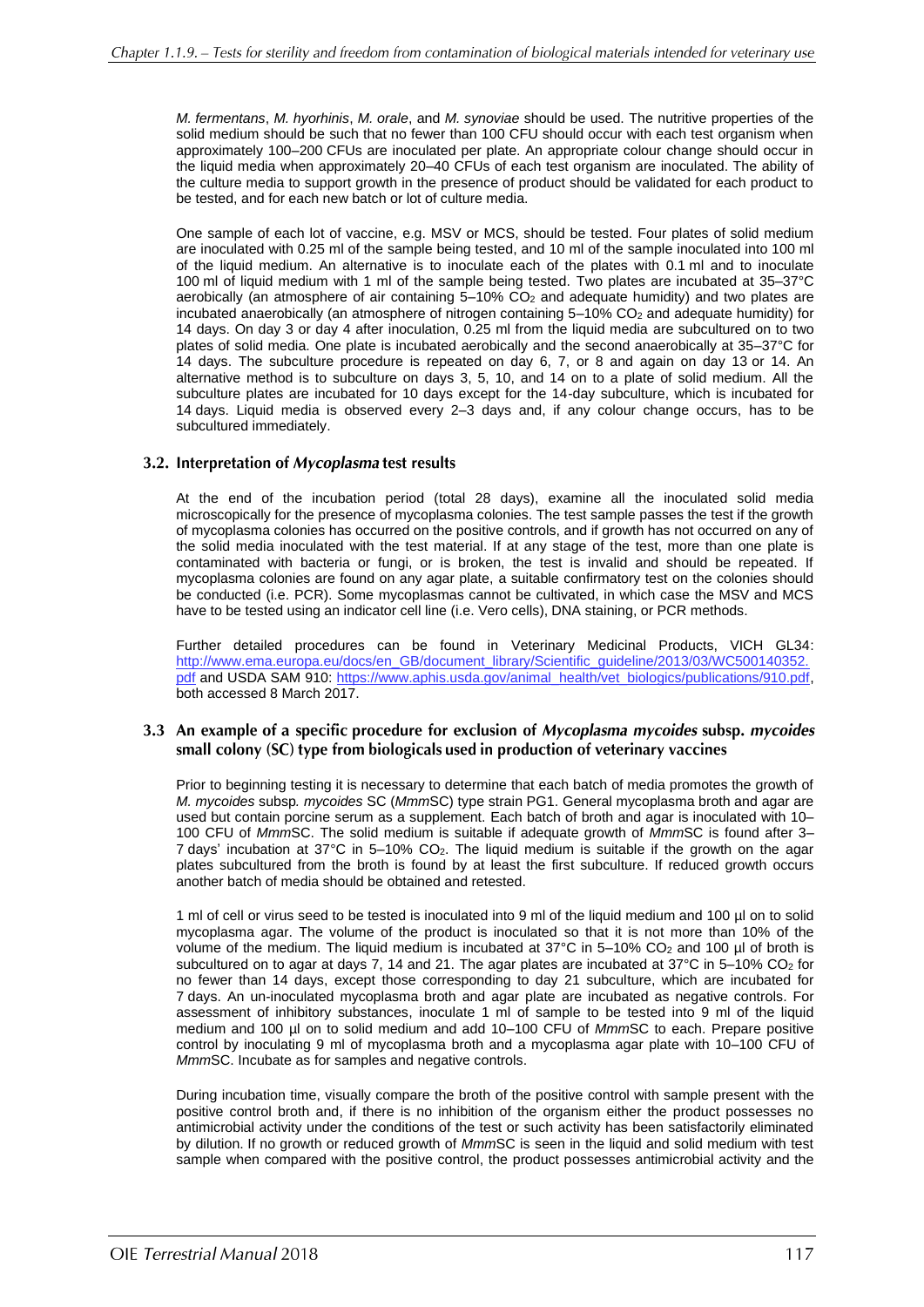test is not satisfactory. Modifications of the conditions to eliminate the antimicrobial activity and repeat test are required.

If antimicrobial activity is present it is necessary to dilute the test product further. Repeat the test above using 1.0 ml of sample in 39 ml of mycoplasma broth and then inoculate with 10–100 CFU of *Mmm*SC *a*nd incubate as above. All broths and plates are examined for obvious evidence of growth. Evidence of growth can be determined by comparing the test culture with the negative control, the positive control and the inhibition control.

If evidence of microbial growth is found in the test samples the contaminating bacterium will be identified and confirmed as *Mmm*SC by PCR assay.

#### $\mathbf{4}$ . Detection of rickettsia and protozoa

There are no general test procedures for exclusion of rickettsia or protozoa. Procedures to exclude specific agents of concern such as *Coxiella burnetti* (Q fever), *Ehrlichia canis*, *Trypanosoma evansi* and *Babesia caballi* can be found for example in the Review of Published Tests to detect pathogens in veterinary vaccines Intended for Importation into Australia (Department of Agriculture [of Australia] [2013])*.* The review is based on the reading and interpretation of applicable published papers from reputable journals and are regarded as examples of sensitive methods for detection of specified agents.

#### 4.1. An example of protocol based on published methods for exclusion of Babesia caballi and Theileria equi

*Babesia caballi* and *Theileria equi* can be cultured *in vitro* in 10% equine red blood cells (RBC) in supportive medium supplemented with 40% horse serum and in a micro-aerophilic environment. Culture isolation of *T. equi* is more sensitive than for *B. caballi*. Giemsa-stained blood smears are prepared from cultures daily for 7 days (Avarzed *et al*., 1997; Ikadai *et al*., 2001). *Babesia caballi* is characterised by paired merozoites connected at one end. *Theileria equi* is characterised by a tetrad formation of merozoites or 'Maltese cross'. Confirmation of the diagnosis is by PCR (see Chapter 2.5.8 *Equine piroplasmosis*). Molecular diagnosis is recommended for the testing of biological products that do not contain whole blood or organs. Molecular diagnosis by PCR or loop-mediated isothermal amplification (LAMP) assay are the most sensitive and specific testing methods for detection of the pathogens of equine *piroplasmosis* (Alhassan *et al*., 2007).

#### Detection of viruses in biological materials 5.

In brief, general testing usually includes the use of continuous and primary cell lines of the source species, e.g. cells of known susceptibility to the likely viral contaminants, which are inoculated for a period of up to 4 weeks with weekly subcultures. Virus seeds also require testing on a primary cell line of the species in which the final product is intended. At Day 21 or 28, assessment of the monolayers is done using H&E staining to assess CPE and haemadsorption with guinea-pig and chicken RBC to assess the presence of haemadsorbing agents. Note that general testing is useful as a screening tool though not sufficiently sensitive enough to detect all viruses of concern.

Specific testing requires test material to be inoculated on to sensitive, susceptible cells lines for the virus to be excluded; the amplification process in cell culture is usually up to 28 days but depending of the virus may require longer culturing times. Detection of specific viral contaminants is by recognition of CPE in conjunction with more sensitive antigen detection or molecular tests such as FAT and PCR and ELISA after the amplification process in cell culture.

All testing using cell lines to amplify for target viruses is contingent on the sensitivity of the cells for the target agent and the ability to recognise the presence of the agent in the cells. The quality, characteristics and virus permissibility profile of cell lines in use should be determined as fit for purpose and appropriately maintained. Positive and negative controls should be used at all passages of cell culture to determine sensitivity and specificity. Interference testing should be performed at first pass to ensure that the test sample does not inhibit the growth of the virus being excluded for.

#### 5.1. An example of general testing for the exclusion of viruses from virus and cell seed stocks used in production of veterinary vaccines

If the test virus inoculum is cytopathogenic, the effect must be specifically neutralised without affecting the likelihood of isolation of the target agent. For affected cell type, 1 ml of the test master (or working) virus seed (MVS) is thawed or reconstituted and neutralised with the addition of 1 ml mono-specific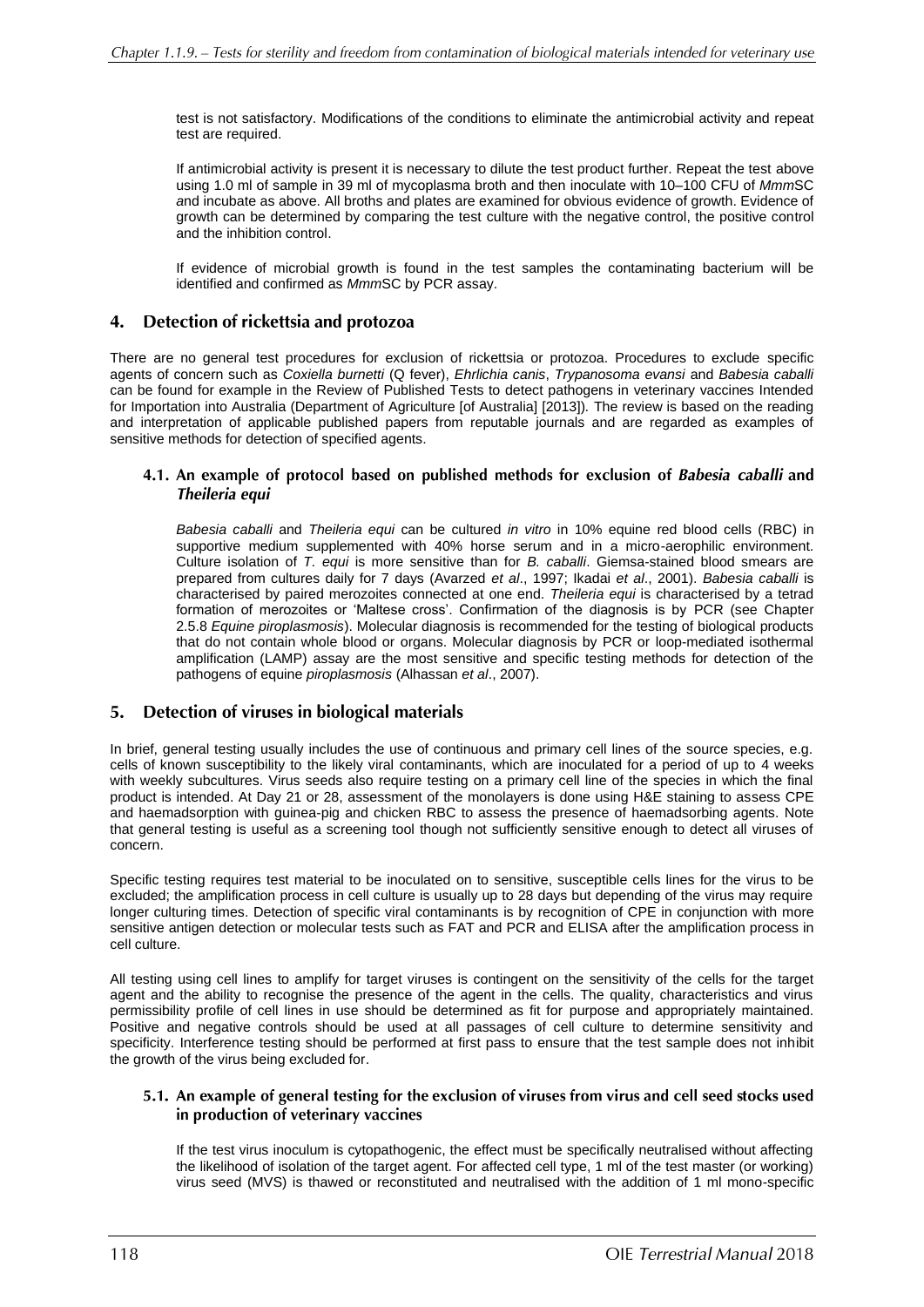antiserum. The serum must be shown to be free from antibodies against any agents for which the test is intended to detect. Antiserum must be tested for nonspecific inhibiting affects. Serum should be of sufficiently high titre to neutralise the seed virus effectively with the use of an approximately equal volume or less of serum. A microplate titration is used to determine the titre of the antiserum required to neutralise the MVS of concern. The antiserum is allowed to neutralise the MVS at 37°C for 1 hour. The MVS and antiserum mixture is then inoculated on to a 75 cm<sup>2</sup> flask with appropriate cells. If the MVS is known to be high-titred or difficult to neutralise, the blocking antiserum can be added to the growth medium at a final concentration of 1–2%.

Master cell seed stocks do not require a neutralisation process.

The cells should be passaged weekly up to a 28-day period. Certain relevant viruses may be selected as indicators for sensitivity and interference (positive controls) but these will not provide validation for the broader range of agents targeted in general testing. The final culture is examined for cytopathology and haemadsorption

The May–Grünwald–Giemsa or H&E staining procedures are used to assess for cytopathological changes associated with virus growth. Monolayers must have a surface area of at least 6 cm<sup>2</sup> and can be prepared on chambered tissue culture slides and incubated for 7 days. The plastic wells of the slides are removed leaving the rubber gasket attached to the slide. The slides are rinsed in Dulbecco's phosphate buffered saline (PBS), fixed in acetone, methanol or formalin depending on the stain used and placed on a staining rack. For May–Grünwald–Giemsa staining: the slides are stained for 15 minutes at room temperature with May–Grünwald stain diluted 1/5 with absolute methanol. The May–Grünwald stain is removed by inverting the slides. The slides are then stained for 20 minutes with Giemsa stain diluted 1/15 in deionised water. The Giemsa stain is removed by inverting the slides and rinsing them in deionised water for 10–20 seconds. The slides are air-dried and mounted with a coverslip using paraffin oil. The May–Grünwald–Giemsa stain differentially stains ribonucleoprotein (RNP); DNA RNP stains red-purple, while RNA RNP stains blue. The monolayers are examined with a conventional microscope for the presence of inclusion bodies, an abnormal number of giant cells, or other cytopathology attributable to a viral contaminant of the test product. The inoculated monolayers are compared with suitable control non-inoculated monolayers. If specific cytopathology attributable to an extraneous virus is found, results are reported and additional specific testing may be conducted.

Testing for haemadsorption uses 75 cm<sup>2</sup> area monolavers established in tissue culture flasks after the 28-day passage period described above. Guinea-pig, chicken, and any other blood for use in this assay is collected in an equal volume of Alsever's solution and may be stored at 4°C for up to 7 days. Immediately prior to use, the stored erythrocytes are again washed by adding 5 ml of blood in Alsever's solution to 45 ml of calcium- and magnesium-free PBS (PBSA) and centrifuging in a 50 ml centrifuge tube at 500 *g* for 10 minutes. The supernatant is aspirated and the erythrocytes are suspended in PBSA and re-centrifuged. This washing procedure is repeated at least twice until the supernatant is clear. Erythrocytes from each species are combined by adding 0.1 ml of each type of packed blood cells to 100 ml of PBSA. The erythrocytes from different species may be kept separate or combined, as desired. To each flask, add 5 ml of the erythrocyte suspension, and incubate the flasks at 4°C for 30 minutes. The monolayers are washed twice with PBSA and examined for haemadsorption. If no haemadsorption is apparent, 5 ml of the erythrocyte suspension is added to each flask; the flasks are incubated at 20–25°C (room temperature) for 30 minutes, rinsed as before, and examined for haemadsorption. Separate flasks may be used for each incubation temperature if desired. Monolayers are examined for the presence of haemadsorption using an illuminated light box and microscopically. Non-inoculated monolayers are used as negative controls. The PBSA and fresh erythrocytes should prevent most nonspecific haemadsorption from occurring. If specific haemadsorption attributable to an extraneous agent is found, results are reported and additional specific testing may be conducted.

Specific testing requires specialised test procedures that are sensitive to amplifying a particular agent in culture and then detection of that agent by means of fluorescence, antigen-capture ELISA or PCR; whichever is more sensitive. Specific testing is usually required when general procedures are not adequate for effective exclusion of more fastidious, viruses Some examples are listed in Table 1.

#### 5.2. An example of specific virus exclusion testing from biologicals used in the production of veterinary vaccines

#### 5.2.1. Porcine epidemic diarrhoea virus (PEDV)

Trypsin is required at inoculation and in the culture medium for isolation of porcine epidemic diarrhoea virus (PEDV) in Vero cells (CCL81, ATCC). Just confluent monolayers (100%) are required; under confluent monolayers are more sensitive to the presence of trypsin and will be destroyed well before the 7 days required for each passage in culture. An over confluent or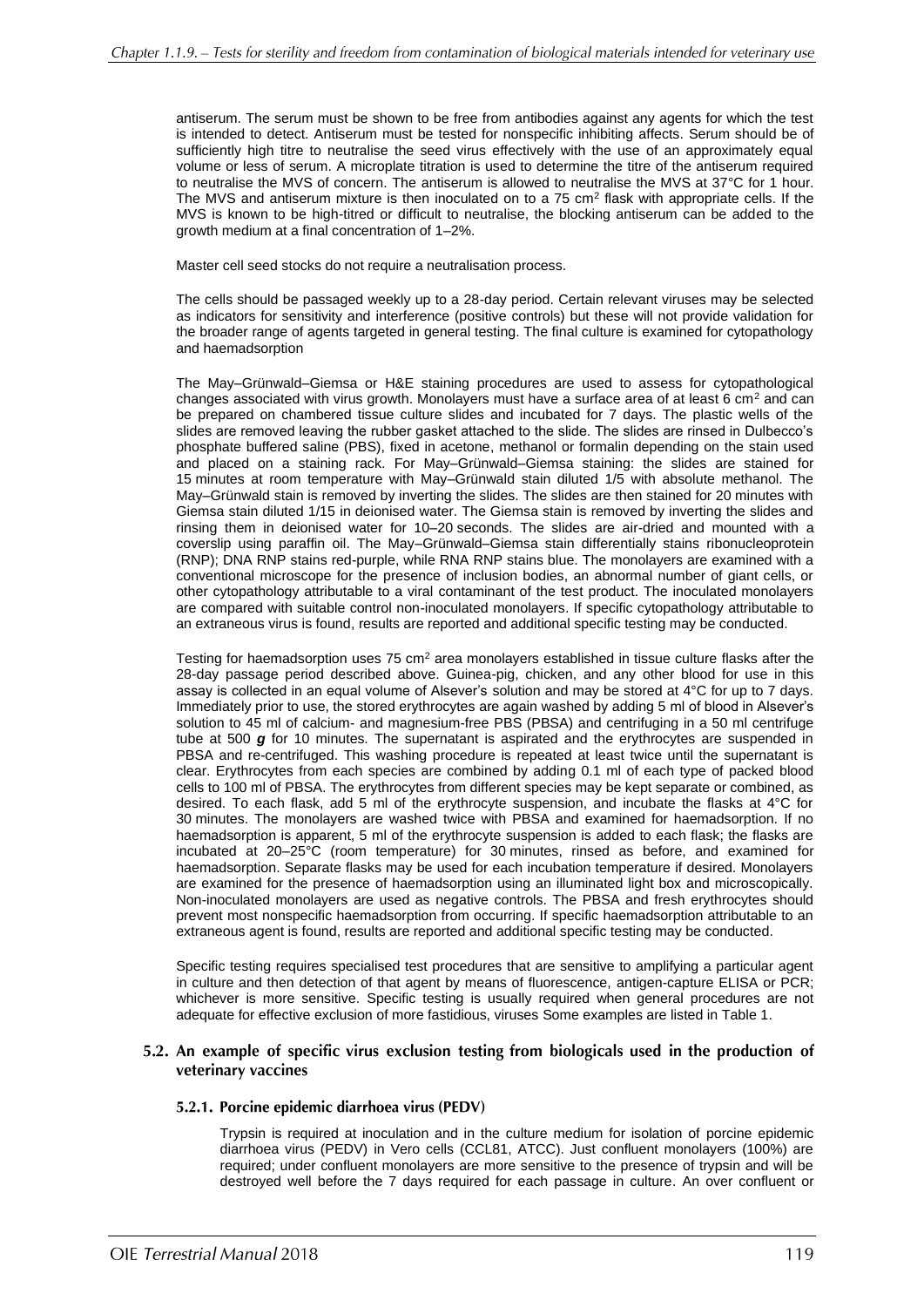aging monolayer will not be sensitive for growth of PEDV. Maintenance media (MM) formulation consists of Earle's MEM (minimal essential medium) (with 5.6 M HEPES [N-2 hydroxyethylpiperazine, N-2-ethanesulphonic acid] and glutamine) + 0.3% Tryptose phosphate broth, 0.02% yeast extract and 4 µg/ml TPCK treated trypsin. The addition of the trypsin into the MM should occur on the day the media is to be used.

Prior to inoculation, confluent  $75 \text{ cm}^2$  monolayers are washed twice with the MM (with trypsin added) to remove FCS. Virus or cell seed (1 ml) is added with 1 ml of MM to each monolayer; incubate at 37°C for 2 hours, then add 30 ml/flask of MM. Negative control monolayers of the same size are set up prior to inoculation of test material. Positive and interference controls are set up last in a separate laboratory area. Assessment for sensitivity and interfering substances requires assessment of PEDV of known titre. A control for interference using co-inoculation of test sample and PEDV needs only to be set up on the first pass. Positive controls must be set up at every pass to ensure each monolayer used gives expected sensitivity. PEDV virus is titrated in log dilutions starting at 10<sup>-1</sup> to 10<sup>-6</sup> in MM (depending of the endpoint titre of reference virus) in duplicate rows of 6 wells of a 24-well tissue culture plate. For the interference test, PEDV is titrated in the same dilution series but using MM spiked with a 10 % volume of test material. Decant off the growth media and discard. Wash plates to ensure no FCS is present. Two washes using approximately 400 µl/well MM (with trypsin added) are sufficient.

Add 100 µl of diluted virus on to each of two duplicate wells. Rock inoculated plates to distribute the inoculum evenly over the surface of the monolayer. Incubate at  $37^{\circ}$ C with  $5\%$  CO<sub>2</sub> for 2 hours then add 1 ml volumes/well of MM.

After 7 days, 75 cm<sup>2</sup> monolayers have cells disrupted using two freeze–thaw cycles at  $-80^{\circ}$ C. Positive control plates are read for end-point titres and these are compared with virus in the presence of test material to ensure titres are comparable and interference has not occurred. Freeze–thaw lysates are clarified at 2000 *g* for 5 minutes and re-passed on to newly formed monolayers as for the first passage. Passages are repeated until a total of four passages are completed at which point cell lysates are assessed by PCR for detection of PEDV and day 7 monolayers in 24-well plates are fixed and stained by IFA. If seed virus is to be tested and requires neutralisation using antiserum, extra care in the isolation of PEDV needs to be considered. Trypsin is rendered inactive in the presence of serum proteins and without trypsin present, PEDV is unable to grow in cell culture. Washing off the inoculum with two MM washes is required after an extended adsorption time of up to 4 hours to ensure acceptable sensitivity.

## J. INFORMATION TO BE SUBMITTED WHEN APPLYING FOR AN IMPORT LICENCE

When undertaking risk analysis for biologicals, [Veterinary Authorities](http://www.oie.int/eng/normes/mcode/en_chapitre_1.1.1.htm#terme_autorite_veterinaire) should follow the *[Terrestrial Manual](http://www.oie.int/eng/normes/mcode/en_chapitre_1.1.1.htm#terme_manuel_terrestre)*. The manufacturer or the [Veterinary Authority](http://www.oie.int/eng/normes/mcode/en_chapitre_1.1.1.htm#terme_autorite_veterinaire) of the [exporting country](http://www.oie.int/eng/normes/mcode/en_chapitre_1.1.1.htm#terme_pays_exportateur) should make available detailed information, in confidence if necessary, on the source of the materials used in the manufacture of the product (e.g. substrates). They should make available details of the method of manufacture (and where appropriate inactivation) of the substrates and component materials, the quality assurance procedures for each step in the process, final product testing regimes, and the pharmacopoeia with which the product must conform in the country of origin. They should also make available challenge organisms, their biotypes and reference sera, and other means of appropriate product testing.

## K. RISK ANALYSIS PROCESS

Risk analysis should be as objective and transparent as possible and should be performed in accordance with Section 2 of the *[Terrestrial Code](http://www.oie.int/eng/normes/mcode/en_chapitre_1.1.1.htm#terme_code_terrestre)*, and certification in line with Section 5 of the *[Terrestrial Code](http://www.oie.int/eng/normes/mcode/en_chapitre_1.1.1.htm#terme_code_terrestre)*. Of necessity, assessment of the country and commodity factors and risk reduction measures will be based largely on manufacturers' data. These data depend on quality assurance at all stages of manufacture, rather than on testing of the final product alone.

Domestic exposure may be influenced by the approved usage of the product. [Veterinary Authorities](http://www.oie.int/eng/normes/mcode/en_chapitre_1.1.1.htm#terme_autorite_veterinaire) may place limits on usage of some products (e.g. restricting usage to institutions of appropriate biosecurity).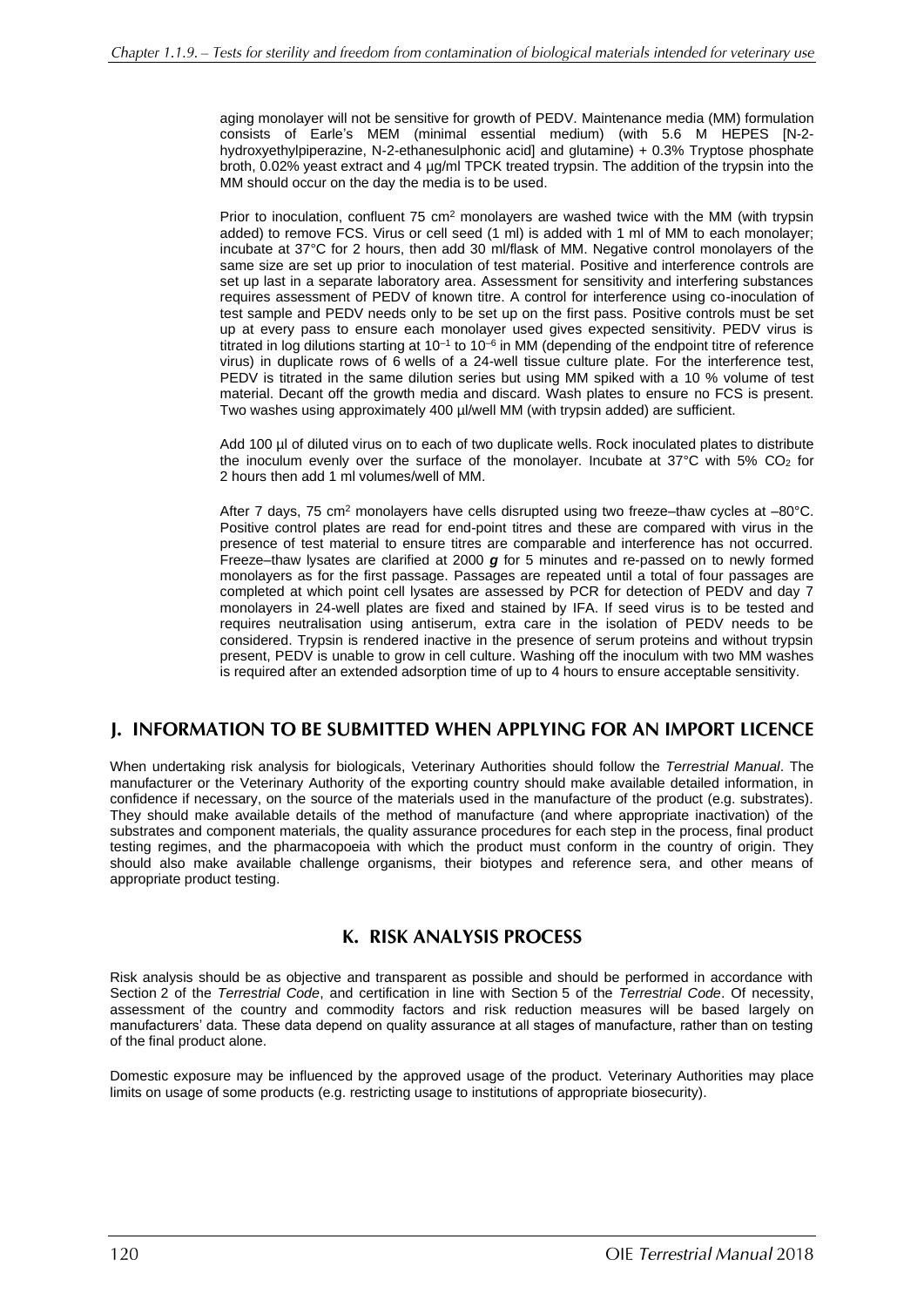## L. BIOCONTAINMENT

Suitable biocontainment may be necessary for many forms of biologicals. In particular, the importation of exotic micro-organisms should be carried out in accordance with Chapter 1.1.4 *Biosafety and biosecurity: standard for managing biological risk in the veterinary laboratory and animal facilities*.

### **REFERENCES**

ALHASSAN A., GOVIND Y., TAM [N.T.](http://www.ncbi.nlm.nih.gov/pubmed/?term=Tam%20NT%5BAuthor%5D&cauthor=true&cauthor_uid=17216488), T[HEKISOE](http://www.ncbi.nlm.nih.gov/pubmed/?term=Thekisoe%20OM%5BAuthor%5D&cauthor=true&cauthor_uid=17216488) O.M., Y[OKOYAMA](http://www.ncbi.nlm.nih.gov/pubmed/?term=Yokoyama%20N%5BAuthor%5D&cauthor=true&cauthor_uid=17216488) N., I[NOUE](http://www.ncbi.nlm.nih.gov/pubmed/?term=Inoue%20N%5BAuthor%5D&cauthor=true&cauthor_uid=17216488) N. & I[GARASHI](http://www.ncbi.nlm.nih.gov/pubmed/?term=Igarashi%20I%5BAuthor%5D&cauthor=true&cauthor_uid=17216488) I. (2007). Comparative evaluation of the sensitivity of LAMP, PCR and *in vitro* culture methods for the diagnosis of equine piro-plasmosis. *Parasitol. Res*., **100**, 1165–1168.

AUSTRALIAN QUARANTINE POLICY AND REQUIREMENTS FOR THE IMPORTATION OF LIVE AND NOVEL VETERINARY BULK AND FINISHED VACCINES (1999). Available online at: <http://www.agriculture.gov.au/SiteCollectionDocuments/ba/memos/1999/animal/99-085acleaned.pdf> (accessed 8 March 2017)

AVARZED A., IGARASHI I., KANEMARU T., HIRUMI, K., OMATA T., SAITOY., OYAMADA A., NAGASAWA H., TOYODA Y. & SUZUKI N. (1997). Improved *in vitro* cultivation of *Babesia caballi*. *J. Vet. Med. Sci*., **59**, 479–481.

BAYLIS S.A., FINSTERBUSCH T., BANNERT N., BLUMEL J. & MANKERTZ A. (2011). Analysis of porcine circovirus type 1 detected in Rotarix vaccine. *Vaccine*, **29**, 690–697.

CODE OF FEDERAL REGULATIONS (OF THE UNITED STATES OF AMERICA) (CFR) (2015). Subchapter E. Viruses, serums, toxins and analogous products; organisms and vectors. *In*: Code of Federal Regulations, Animals and Animal Products. Title 9, Parts 101–124. US Government Printing Office, Washington DC, USA.

DEPARTMENT OF AGRICULTURE (OF AUSTRALIA) (2013). Review of Published Tests to Detect Pathogens in Veterinary Vaccines Intended for Importation into Australia, Second Edition. CC BY 3.0. Available online at: http://www.agriculture.gov.au/SiteCollectionDocuments/ba/animal/2013/review-ofpathogens/Review\_of\_published\_tests\_to\_detect\_pathogens\_2013\_second\_edition.pdf (accessed 8 March 2017)

EUROPEAN COMMISSION (2006). The Rules Governing Medicinal Products in the European Union. Eudralex. Volumes 4–9. European Commission, DG Health and Food Safety, Public health, EU Pharmaceutical information, [Eudralex.](http://ec.europa.eu/health/documents/eudralex/index_en.htm) Available online at [http://ec.europa.eu/health/documents/eudralex/index\\_en.htm](http://ec.europa.eu/health/documents/eudralex/index_en.htm) (accessed 8 March 2017).

EUROPEAN PHARMACOPOEIA 8.2. (2014). European Directorate for the Quality of Medicines and Health Care (EDQM), Council of Europe, Strasbourg, France. Available online at<http://online.edqm.eu/> (accessed 8 March 2017)

FARSANG A. & KULCSAR G. (2012). Extraneous agent detection in vaccines – a review of technical aspects. *Biologicals*, **40**, 225–230.

HARE W.C.D. (1985). Diseases Transmissible by Semen and Embryo Transfer Techniques. OIE Technical Series No. 4. World Organisation for Animal Health (OIE), Paris, France.

HODINKA R.L. (2013). Point: is the era of viral culture over in the clinical microbiology laboratory? *J. Clin. Microbiol*., **51**, 2–4.

IKADAI H., MARTIN M.D., NAGASAWA H., FUJISAKI K., SUZUKI N., MIKAMI T., KUDO N., OYAMADA T. & IGARASHI I. (2001). Analysis of a growth-promoting factor for *Babesia caballi* cultivation. *J. Parasitol*., **87**, 1484–1486.

MARCUS-SECURA C., RICHARDSON J.C., HARSTON R.K., SANE N. & SHEETS R.L. (2011). Evaluation of the human host range of bovine and porcine viruses that may contaminate bovine serum and porcine trypsin used in the manufacture of biological products. *Biologicals*, **39**, 359–369.

MILLER P.J., AFONSO C.L., SPACKMAN E., SCOTT M.A., PEDERSEN J.C., SENNE D.A., BROWN J.D., FULLER C.M., UHART M.M., KARESH W.B., BROWN I.H., ALEXANDER D.J. & SWAYNE D. (2010). Evidence for a new avian paramyxovirus serotype 10 detected in rockhopper penguins from the Falkland Islands. *J. Virol.,* **84**, 11496–11504.